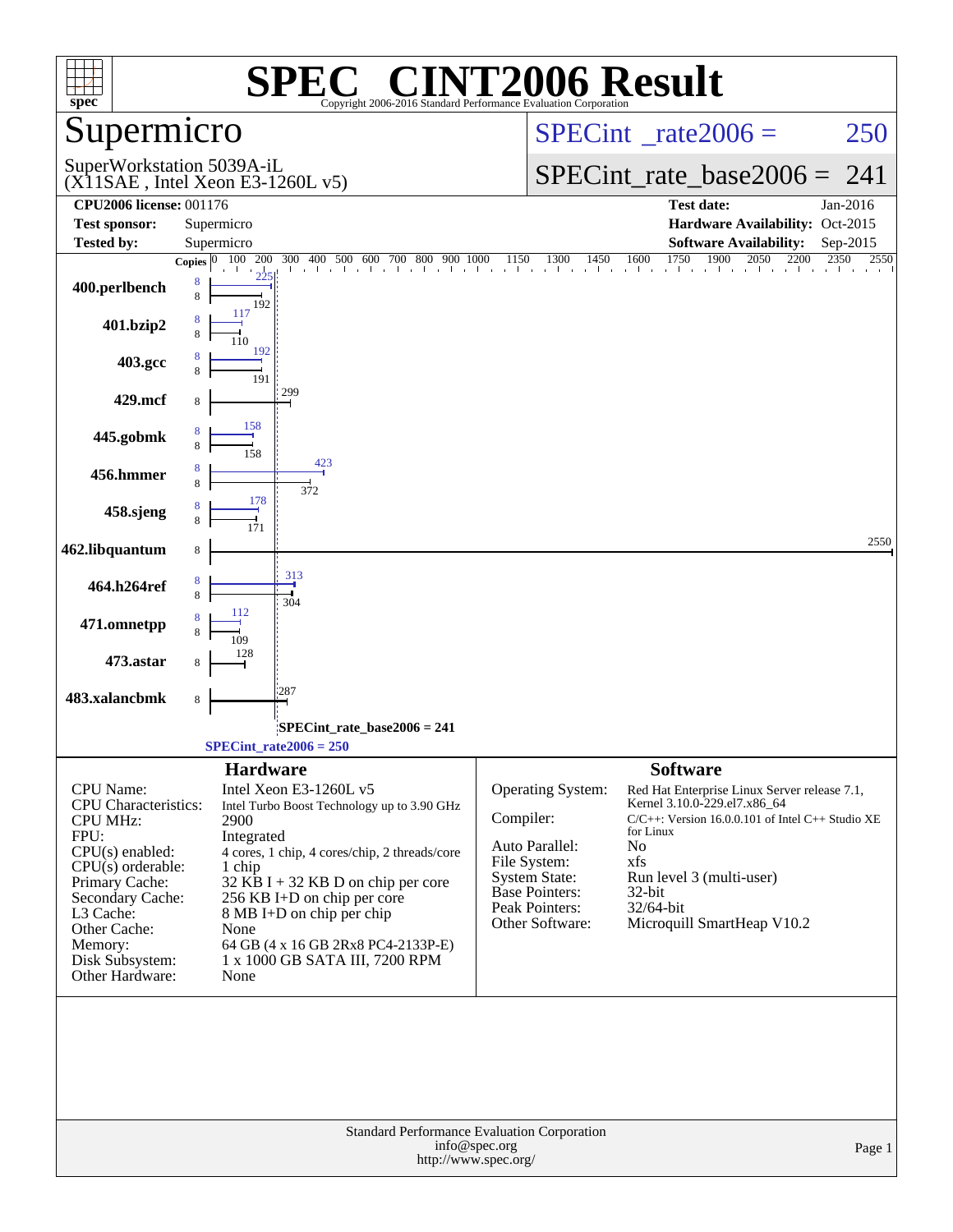

#### Supermicro

### SPECint rate $2006 = 250$

(X11SAE , Intel Xeon E3-1260L v5) SuperWorkstation 5039A-iL

[SPECint\\_rate\\_base2006 =](http://www.spec.org/auto/cpu2006/Docs/result-fields.html#SPECintratebase2006) 241

**[CPU2006 license:](http://www.spec.org/auto/cpu2006/Docs/result-fields.html#CPU2006license)** 001176 **[Test date:](http://www.spec.org/auto/cpu2006/Docs/result-fields.html#Testdate)** Jan-2016 **[Test sponsor:](http://www.spec.org/auto/cpu2006/Docs/result-fields.html#Testsponsor)** Supermicro Supermicro **[Hardware Availability:](http://www.spec.org/auto/cpu2006/Docs/result-fields.html#HardwareAvailability)** Oct-2015 **[Tested by:](http://www.spec.org/auto/cpu2006/Docs/result-fields.html#Testedby)** Supermicro **Supermicro [Software Availability:](http://www.spec.org/auto/cpu2006/Docs/result-fields.html#SoftwareAvailability)** Sep-2015

#### **[Results Table](http://www.spec.org/auto/cpu2006/Docs/result-fields.html#ResultsTable)**

|                                                                                                          | <b>Base</b>   |                |       |                |       |                | <b>Peak</b>      |               |                |              |                |              |                |              |
|----------------------------------------------------------------------------------------------------------|---------------|----------------|-------|----------------|-------|----------------|------------------|---------------|----------------|--------------|----------------|--------------|----------------|--------------|
| <b>Benchmark</b>                                                                                         | <b>Copies</b> | <b>Seconds</b> | Ratio | <b>Seconds</b> | Ratio | <b>Seconds</b> | Ratio            | <b>Copies</b> | <b>Seconds</b> | <b>Ratio</b> | <b>Seconds</b> | <b>Ratio</b> | <b>Seconds</b> | <b>Ratio</b> |
| 400.perlbench                                                                                            |               | 406            | 192   | 406            | 192   | 407            | 192l             | 8             | 348            | 225          | 347            | 225          | 345            | 227          |
| 401.bzip2                                                                                                |               | 685            | 113   | 706            | 109   | 703            | <b>110</b>       | 8             | 664            | 116          | 659            | <b>117</b>   | 658            | 117          |
| $403.\mathrm{gcc}$                                                                                       |               | 339            | 190   | 336            | 192   | 338            | 191              | 8             | 335            | 192          | 336            | 192          | 335            | <u>192</u>   |
| $429$ .mcf                                                                                               |               | 244            | 299   | 244            | 299   | 244            | 299 <sub>1</sub> | 8             | 244            | 299          | 244            | <u>299</u>   | 244            | 299          |
| $445$ .gobm $k$                                                                                          |               | 529            | 159   | 530            | 158   | 530            | <b>158</b>       | 8             | 532            | 158          | 532            | 158          | 527            | 159          |
| 456.hmmer                                                                                                |               | 200            | 373   | 201            | 372   | 201            | 371              | 8             | 176            | 424          | 177            | 422          | 176            | 423          |
| $458$ .sjeng                                                                                             | 8             | 564            | 172   | 566            | 171   | 569            | 170              | 8             | 544            | 178          | 544            | 178          | 545            | 178          |
| 462.libquantum                                                                                           |               | 65.1           | 2550  | 65.1           | 2550  | 65.0           | 2550             | 8             | 65.1           | 2550         | 65.1           | 2550         | 65.0           | 2550         |
| 464.h264ref                                                                                              |               | 582            | 304   | 587            | 302   | 574            | 308              | 8             | 559            | 317          | 565            | <u>313</u>   | 572            | 310          |
| 471.omnetpp                                                                                              |               | 458            | 109   | 457            | 109   | 458            | <b>109</b>       | 8             | 446            | 112          | 446            | 112          | 446            | 112          |
| 473.astar                                                                                                | 8             | 435            | 129   | 438            | 128   | 437            | <b>128</b>       | 8             | 435            | 129          | 438            | 128          | 437            | <u>128</u>   |
| 483.xalancbmk                                                                                            |               | 193            | 287   | 193            | 286   | 193            | <b>287</b>       | 8             | 193            | 287          | 193            | 286          | 193            | 287          |
| Results appear in the order in which they were run. Bold underlined text indicates a median measurement. |               |                |       |                |       |                |                  |               |                |              |                |              |                |              |

#### **[Submit Notes](http://www.spec.org/auto/cpu2006/Docs/result-fields.html#SubmitNotes)**

 The taskset mechanism was used to bind copies to processors. The config file option 'submit' was used to generate taskset commands to bind each copy to a specific processor. For details, please see the config file.

#### **[Operating System Notes](http://www.spec.org/auto/cpu2006/Docs/result-fields.html#OperatingSystemNotes)**

Stack size set to unlimited using "ulimit -s unlimited"

#### **[Platform Notes](http://www.spec.org/auto/cpu2006/Docs/result-fields.html#PlatformNotes)**

Standard Performance Evaluation Corporation Sysinfo program /home/cpu2006/config/sysinfo.rev6914 \$Rev: 6914 \$ \$Date:: 2014-06-25 #\$ e3fbb8667b5a285932ceab81e28219e1 running on localhost.localdomain Fri Jan 8 04:43:12 2016 This section contains SUT (System Under Test) info as seen by some common utilities. To remove or add to this section, see: <http://www.spec.org/cpu2006/Docs/config.html#sysinfo> From /proc/cpuinfo model name : Intel(R) Xeon(R) CPU E3-1260L v5 @ 2.90GHz 1 "physical id"s (chips) 8 "processors" cores, siblings (Caution: counting these is hw and system dependent. The following excerpts from /proc/cpuinfo might not be reliable. Use with caution.) cpu cores : 4 siblings : 8 Continued on next page

[info@spec.org](mailto:info@spec.org) <http://www.spec.org/>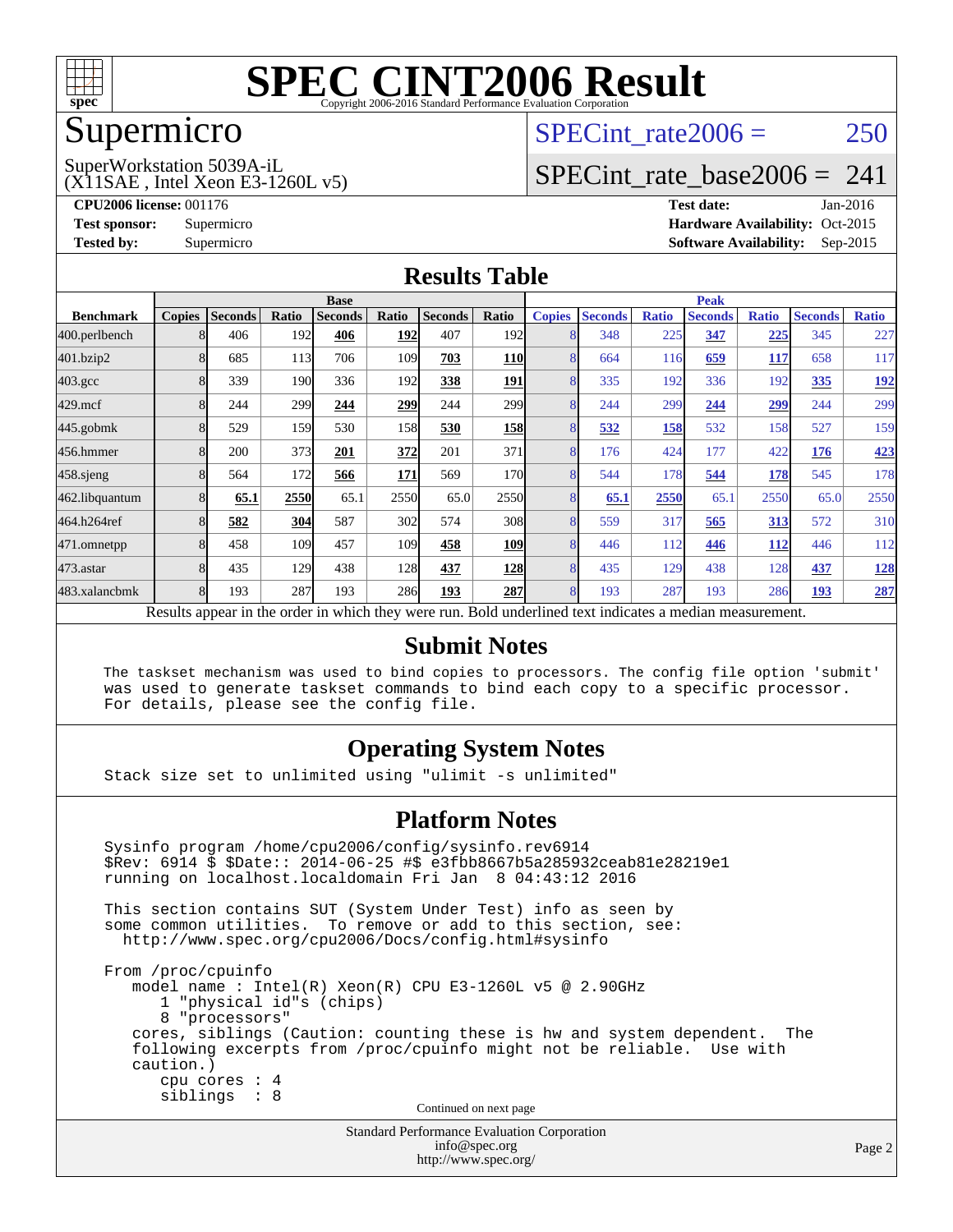

#### Supermicro

 $SPECint rate2006 = 250$ 

(X11SAE , Intel Xeon E3-1260L v5) SuperWorkstation 5039A-iL

[SPECint\\_rate\\_base2006 =](http://www.spec.org/auto/cpu2006/Docs/result-fields.html#SPECintratebase2006)  $241$ 

**[CPU2006 license:](http://www.spec.org/auto/cpu2006/Docs/result-fields.html#CPU2006license)** 001176 **[Test date:](http://www.spec.org/auto/cpu2006/Docs/result-fields.html#Testdate)** Jan-2016 **[Test sponsor:](http://www.spec.org/auto/cpu2006/Docs/result-fields.html#Testsponsor)** Supermicro Supermicro **[Hardware Availability:](http://www.spec.org/auto/cpu2006/Docs/result-fields.html#HardwareAvailability)** Oct-2015 **[Tested by:](http://www.spec.org/auto/cpu2006/Docs/result-fields.html#Testedby)** Supermicro **Supermicro [Software Availability:](http://www.spec.org/auto/cpu2006/Docs/result-fields.html#SoftwareAvailability)** Sep-2015

#### **[Platform Notes \(Continued\)](http://www.spec.org/auto/cpu2006/Docs/result-fields.html#PlatformNotes)**

 physical 0: cores 0 1 2 3 cache size : 8192 KB From /proc/meminfo MemTotal: 65622064 kB HugePages\_Total: 0 Hugepagesize: 2048 kB From /etc/\*release\* /etc/\*version\* os-release: NAME="Red Hat Enterprise Linux Server" VERSION="7.1 (Maipo)" ID="rhel" ID\_LIKE="fedora" VERSION\_ID="7.1" PRETTY\_NAME="Red Hat Enterprise Linux Server 7.1 (Maipo)" ANSI\_COLOR="0;31" CPE\_NAME="cpe:/o:redhat:enterprise\_linux:7.1:GA:server" redhat-release: Red Hat Enterprise Linux Server release 7.1 (Maipo) system-release: Red Hat Enterprise Linux Server release 7.1 (Maipo) system-release-cpe: cpe:/o:redhat:enterprise\_linux:7.1:ga:server uname -a: Linux localhost.localdomain 3.10.0-229.el7.x86\_64 #1 SMP Thu Jan 29 18:37:38 EST 2015 x86 64 x86 64 x86 64 GNU/Linux run-level 3 Jan 8 04:33 SPEC is set to: /home/cpu2006 Filesystem Type Size Used Avail Use% Mounted on /dev/mapper/rhel-home xfs 850G 3.5G 846G 1% /home Additional information from dmidecode: Warning: Use caution when you interpret this section. The 'dmidecode' program reads system data which is "intended to allow hardware to be accurately determined", but the intent may not be met, as there are frequent changes to hardware, firmware, and the "DMTF SMBIOS" standard. BIOS American Megatrends Inc. 1.0a 12/01/2015 Memory: 4x Samsung M391A2K43BB1-CPB 16 GB 2 rank 2133 MHz (End of data from sysinfo program)

#### **[General Notes](http://www.spec.org/auto/cpu2006/Docs/result-fields.html#GeneralNotes)**

Environment variables set by runspec before the start of the run: LD\_LIBRARY\_PATH = "/home/cpu2006/libs/32:/home/cpu2006/libs/64:/home/cpu2006/sh"

 Binaries compiled on a system with 1x Intel Core i5-4670K CPU + 32GB memory using RedHat EL 7.1

Continued on next page

Standard Performance Evaluation Corporation [info@spec.org](mailto:info@spec.org) <http://www.spec.org/>

Page 3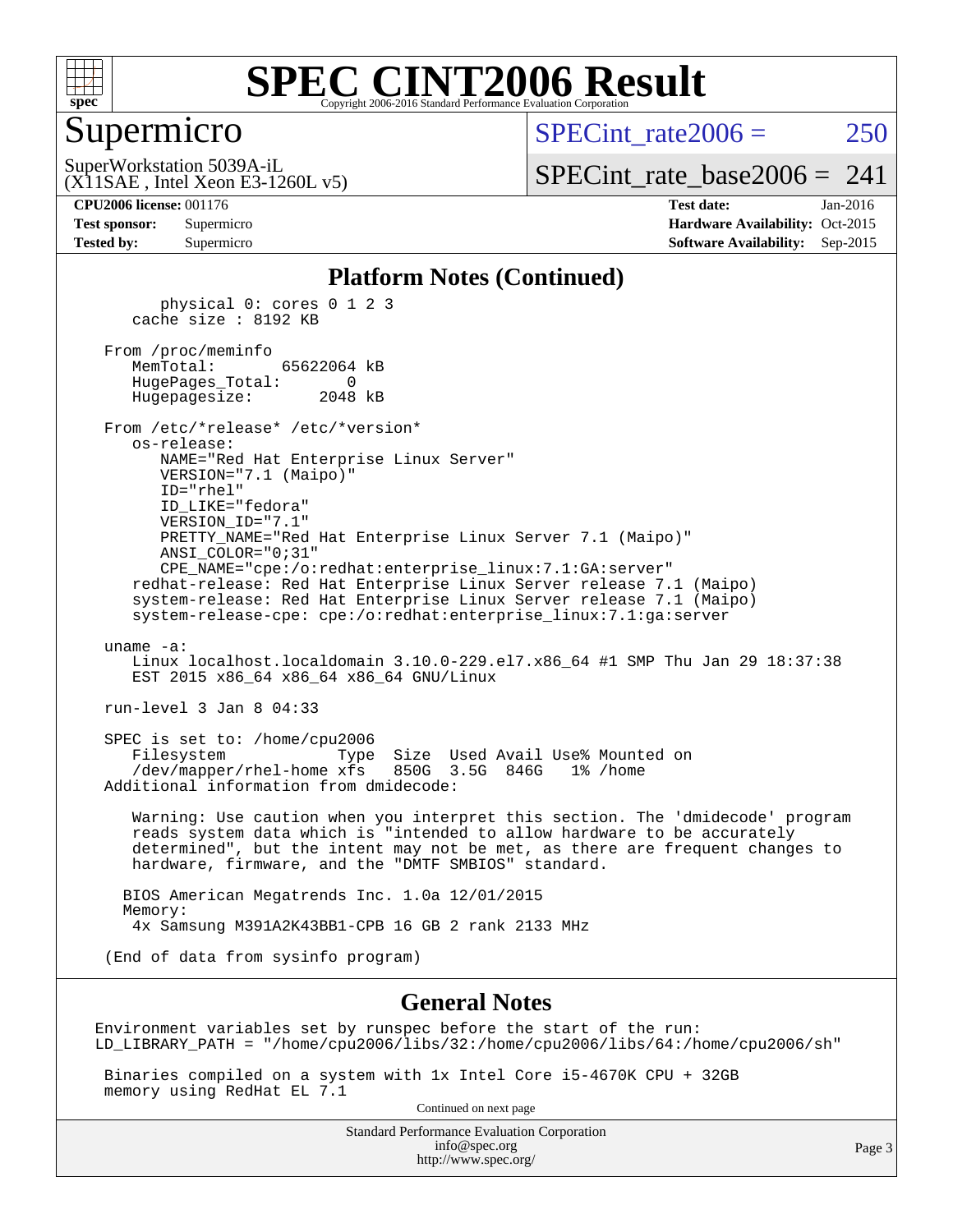

### Supermicro

SPECint rate $2006 = 250$ 

(X11SAE , Intel Xeon E3-1260L v5) SuperWorkstation 5039A-iL

SPECint rate base2006 =  $241$ 

**[CPU2006 license:](http://www.spec.org/auto/cpu2006/Docs/result-fields.html#CPU2006license)** 001176 **[Test date:](http://www.spec.org/auto/cpu2006/Docs/result-fields.html#Testdate)** Jan-2016 **[Test sponsor:](http://www.spec.org/auto/cpu2006/Docs/result-fields.html#Testsponsor)** Supermicro Supermicro **[Hardware Availability:](http://www.spec.org/auto/cpu2006/Docs/result-fields.html#HardwareAvailability)** Oct-2015 **[Tested by:](http://www.spec.org/auto/cpu2006/Docs/result-fields.html#Testedby)** Supermicro **Supermicro [Software Availability:](http://www.spec.org/auto/cpu2006/Docs/result-fields.html#SoftwareAvailability)** Sep-2015

#### **[General Notes \(Continued\)](http://www.spec.org/auto/cpu2006/Docs/result-fields.html#GeneralNotes)**

 Transparent Huge Pages enabled with: echo always > /sys/kernel/mm/transparent\_hugepage/enabled

### **[Base Compiler Invocation](http://www.spec.org/auto/cpu2006/Docs/result-fields.html#BaseCompilerInvocation)**

[C benchmarks](http://www.spec.org/auto/cpu2006/Docs/result-fields.html#Cbenchmarks):

[icc -m32 -L/opt/intel/compilers\\_and\\_libraries\\_2016/linux/compiler/lib/ia32\\_lin](http://www.spec.org/cpu2006/results/res2016q1/cpu2006-20160120-38757.flags.html#user_CCbase_intel_icc_e10256ba5924b668798078a321b0cb3f)

[C++ benchmarks:](http://www.spec.org/auto/cpu2006/Docs/result-fields.html#CXXbenchmarks)

[icpc -m32 -L/opt/intel/compilers\\_and\\_libraries\\_2016/linux/compiler/lib/ia32\\_lin](http://www.spec.org/cpu2006/results/res2016q1/cpu2006-20160120-38757.flags.html#user_CXXbase_intel_icpc_b4f50a394bdb4597aa5879c16bc3f5c5)

#### **[Base Portability Flags](http://www.spec.org/auto/cpu2006/Docs/result-fields.html#BasePortabilityFlags)**

 400.perlbench: [-D\\_FILE\\_OFFSET\\_BITS=64](http://www.spec.org/cpu2006/results/res2016q1/cpu2006-20160120-38757.flags.html#user_basePORTABILITY400_perlbench_file_offset_bits_64_438cf9856305ebd76870a2c6dc2689ab) [-DSPEC\\_CPU\\_LINUX\\_IA32](http://www.spec.org/cpu2006/results/res2016q1/cpu2006-20160120-38757.flags.html#b400.perlbench_baseCPORTABILITY_DSPEC_CPU_LINUX_IA32) 401.bzip2: [-D\\_FILE\\_OFFSET\\_BITS=64](http://www.spec.org/cpu2006/results/res2016q1/cpu2006-20160120-38757.flags.html#user_basePORTABILITY401_bzip2_file_offset_bits_64_438cf9856305ebd76870a2c6dc2689ab) 403.gcc: [-D\\_FILE\\_OFFSET\\_BITS=64](http://www.spec.org/cpu2006/results/res2016q1/cpu2006-20160120-38757.flags.html#user_basePORTABILITY403_gcc_file_offset_bits_64_438cf9856305ebd76870a2c6dc2689ab) 429.mcf: [-D\\_FILE\\_OFFSET\\_BITS=64](http://www.spec.org/cpu2006/results/res2016q1/cpu2006-20160120-38757.flags.html#user_basePORTABILITY429_mcf_file_offset_bits_64_438cf9856305ebd76870a2c6dc2689ab) 445.gobmk: [-D\\_FILE\\_OFFSET\\_BITS=64](http://www.spec.org/cpu2006/results/res2016q1/cpu2006-20160120-38757.flags.html#user_basePORTABILITY445_gobmk_file_offset_bits_64_438cf9856305ebd76870a2c6dc2689ab) 456.hmmer: [-D\\_FILE\\_OFFSET\\_BITS=64](http://www.spec.org/cpu2006/results/res2016q1/cpu2006-20160120-38757.flags.html#user_basePORTABILITY456_hmmer_file_offset_bits_64_438cf9856305ebd76870a2c6dc2689ab) 458.sjeng: [-D\\_FILE\\_OFFSET\\_BITS=64](http://www.spec.org/cpu2006/results/res2016q1/cpu2006-20160120-38757.flags.html#user_basePORTABILITY458_sjeng_file_offset_bits_64_438cf9856305ebd76870a2c6dc2689ab) 462.libquantum: [-D\\_FILE\\_OFFSET\\_BITS=64](http://www.spec.org/cpu2006/results/res2016q1/cpu2006-20160120-38757.flags.html#user_basePORTABILITY462_libquantum_file_offset_bits_64_438cf9856305ebd76870a2c6dc2689ab) [-DSPEC\\_CPU\\_LINUX](http://www.spec.org/cpu2006/results/res2016q1/cpu2006-20160120-38757.flags.html#b462.libquantum_baseCPORTABILITY_DSPEC_CPU_LINUX) 464.h264ref: [-D\\_FILE\\_OFFSET\\_BITS=64](http://www.spec.org/cpu2006/results/res2016q1/cpu2006-20160120-38757.flags.html#user_basePORTABILITY464_h264ref_file_offset_bits_64_438cf9856305ebd76870a2c6dc2689ab) 471.omnetpp: [-D\\_FILE\\_OFFSET\\_BITS=64](http://www.spec.org/cpu2006/results/res2016q1/cpu2006-20160120-38757.flags.html#user_basePORTABILITY471_omnetpp_file_offset_bits_64_438cf9856305ebd76870a2c6dc2689ab) 473.astar: [-D\\_FILE\\_OFFSET\\_BITS=64](http://www.spec.org/cpu2006/results/res2016q1/cpu2006-20160120-38757.flags.html#user_basePORTABILITY473_astar_file_offset_bits_64_438cf9856305ebd76870a2c6dc2689ab) 483.xalancbmk: [-D\\_FILE\\_OFFSET\\_BITS=64](http://www.spec.org/cpu2006/results/res2016q1/cpu2006-20160120-38757.flags.html#user_basePORTABILITY483_xalancbmk_file_offset_bits_64_438cf9856305ebd76870a2c6dc2689ab) [-DSPEC\\_CPU\\_LINUX](http://www.spec.org/cpu2006/results/res2016q1/cpu2006-20160120-38757.flags.html#b483.xalancbmk_baseCXXPORTABILITY_DSPEC_CPU_LINUX)

### **[Base Optimization Flags](http://www.spec.org/auto/cpu2006/Docs/result-fields.html#BaseOptimizationFlags)**

[C benchmarks](http://www.spec.org/auto/cpu2006/Docs/result-fields.html#Cbenchmarks):

[-xCORE-AVX2](http://www.spec.org/cpu2006/results/res2016q1/cpu2006-20160120-38757.flags.html#user_CCbase_f-xAVX2_5f5fc0cbe2c9f62c816d3e45806c70d7) [-ipo](http://www.spec.org/cpu2006/results/res2016q1/cpu2006-20160120-38757.flags.html#user_CCbase_f-ipo) [-O3](http://www.spec.org/cpu2006/results/res2016q1/cpu2006-20160120-38757.flags.html#user_CCbase_f-O3) [-no-prec-div](http://www.spec.org/cpu2006/results/res2016q1/cpu2006-20160120-38757.flags.html#user_CCbase_f-no-prec-div) [-opt-prefetch](http://www.spec.org/cpu2006/results/res2016q1/cpu2006-20160120-38757.flags.html#user_CCbase_f-opt-prefetch) [-opt-mem-layout-trans=3](http://www.spec.org/cpu2006/results/res2016q1/cpu2006-20160120-38757.flags.html#user_CCbase_f-opt-mem-layout-trans_a7b82ad4bd7abf52556d4961a2ae94d5)

[C++ benchmarks:](http://www.spec.org/auto/cpu2006/Docs/result-fields.html#CXXbenchmarks)

[-xCORE-AVX2](http://www.spec.org/cpu2006/results/res2016q1/cpu2006-20160120-38757.flags.html#user_CXXbase_f-xAVX2_5f5fc0cbe2c9f62c816d3e45806c70d7) [-ipo](http://www.spec.org/cpu2006/results/res2016q1/cpu2006-20160120-38757.flags.html#user_CXXbase_f-ipo) [-O3](http://www.spec.org/cpu2006/results/res2016q1/cpu2006-20160120-38757.flags.html#user_CXXbase_f-O3) [-no-prec-div](http://www.spec.org/cpu2006/results/res2016q1/cpu2006-20160120-38757.flags.html#user_CXXbase_f-no-prec-div) [-opt-prefetch](http://www.spec.org/cpu2006/results/res2016q1/cpu2006-20160120-38757.flags.html#user_CXXbase_f-opt-prefetch) [-opt-mem-layout-trans=3](http://www.spec.org/cpu2006/results/res2016q1/cpu2006-20160120-38757.flags.html#user_CXXbase_f-opt-mem-layout-trans_a7b82ad4bd7abf52556d4961a2ae94d5) [-Wl,-z,muldefs](http://www.spec.org/cpu2006/results/res2016q1/cpu2006-20160120-38757.flags.html#user_CXXbase_link_force_multiple1_74079c344b956b9658436fd1b6dd3a8a) [-L/sh -lsmartheap](http://www.spec.org/cpu2006/results/res2016q1/cpu2006-20160120-38757.flags.html#user_CXXbase_SmartHeap_32f6c82aa1ed9c52345d30cf6e4a0499)

### **[Base Other Flags](http://www.spec.org/auto/cpu2006/Docs/result-fields.html#BaseOtherFlags)**

[C benchmarks](http://www.spec.org/auto/cpu2006/Docs/result-fields.html#Cbenchmarks):

403.gcc: [-Dalloca=\\_alloca](http://www.spec.org/cpu2006/results/res2016q1/cpu2006-20160120-38757.flags.html#b403.gcc_baseEXTRA_CFLAGS_Dalloca_be3056838c12de2578596ca5467af7f3)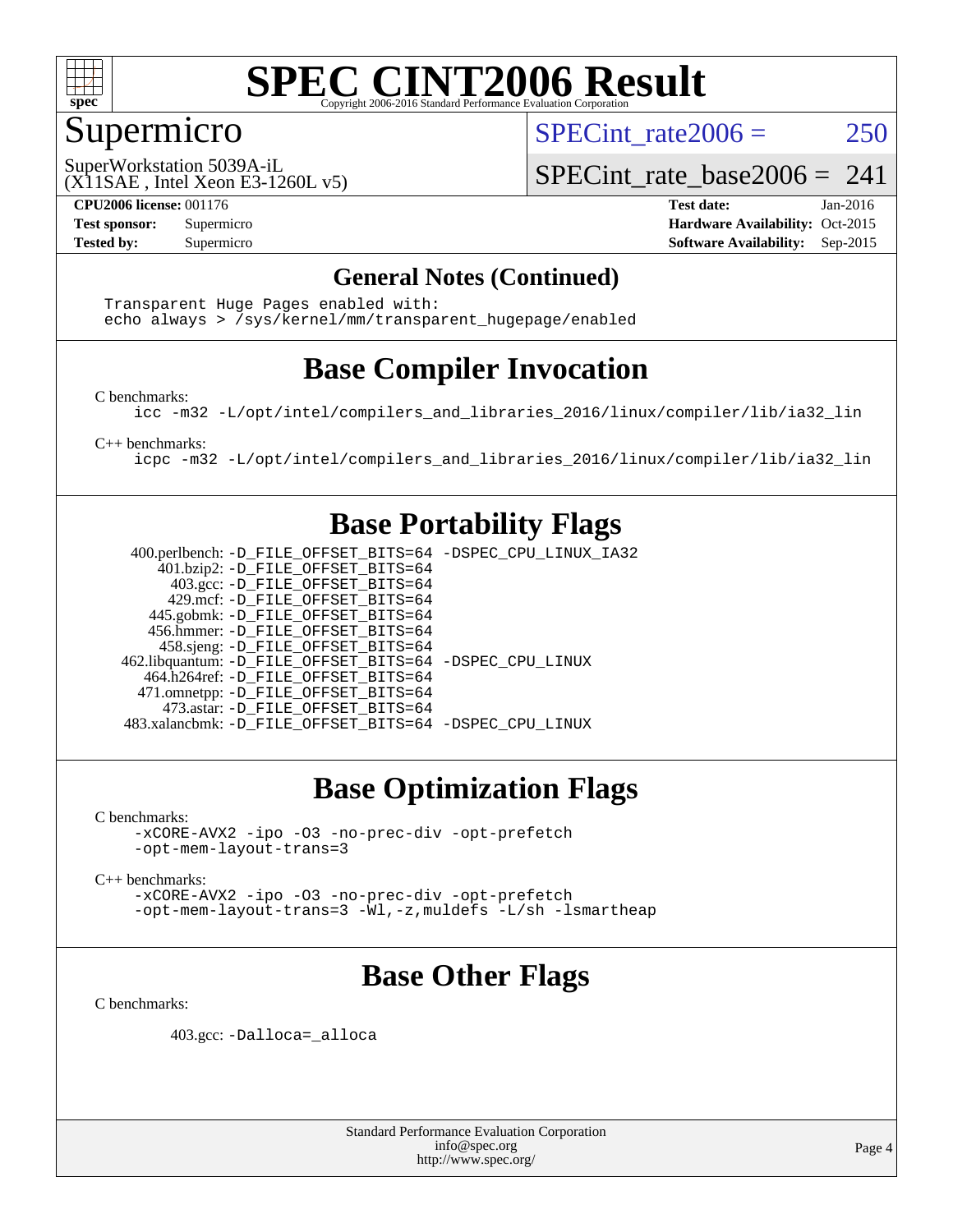

#### Supermicro

SPECint rate $2006 = 250$ 

(X11SAE , Intel Xeon E3-1260L v5) SuperWorkstation 5039A-iL

[SPECint\\_rate\\_base2006 =](http://www.spec.org/auto/cpu2006/Docs/result-fields.html#SPECintratebase2006)  $241$ 

**[CPU2006 license:](http://www.spec.org/auto/cpu2006/Docs/result-fields.html#CPU2006license)** 001176 **[Test date:](http://www.spec.org/auto/cpu2006/Docs/result-fields.html#Testdate)** Jan-2016 **[Test sponsor:](http://www.spec.org/auto/cpu2006/Docs/result-fields.html#Testsponsor)** Supermicro Supermicro **[Hardware Availability:](http://www.spec.org/auto/cpu2006/Docs/result-fields.html#HardwareAvailability)** Oct-2015 **[Tested by:](http://www.spec.org/auto/cpu2006/Docs/result-fields.html#Testedby)** Supermicro **Supermicro [Software Availability:](http://www.spec.org/auto/cpu2006/Docs/result-fields.html#SoftwareAvailability)** Sep-2015

#### **[Peak Compiler Invocation](http://www.spec.org/auto/cpu2006/Docs/result-fields.html#PeakCompilerInvocation)**

[C benchmarks \(except as noted below\)](http://www.spec.org/auto/cpu2006/Docs/result-fields.html#Cbenchmarksexceptasnotedbelow):

[icc -m32 -L/opt/intel/compilers\\_and\\_libraries\\_2016/linux/compiler/lib/ia32\\_lin](http://www.spec.org/cpu2006/results/res2016q1/cpu2006-20160120-38757.flags.html#user_CCpeak_intel_icc_e10256ba5924b668798078a321b0cb3f)

400.perlbench: [icc -m64](http://www.spec.org/cpu2006/results/res2016q1/cpu2006-20160120-38757.flags.html#user_peakCCLD400_perlbench_intel_icc_64bit_bda6cc9af1fdbb0edc3795bac97ada53)

401.bzip2: [icc -m64](http://www.spec.org/cpu2006/results/res2016q1/cpu2006-20160120-38757.flags.html#user_peakCCLD401_bzip2_intel_icc_64bit_bda6cc9af1fdbb0edc3795bac97ada53)

456.hmmer: [icc -m64](http://www.spec.org/cpu2006/results/res2016q1/cpu2006-20160120-38757.flags.html#user_peakCCLD456_hmmer_intel_icc_64bit_bda6cc9af1fdbb0edc3795bac97ada53)

458.sjeng: [icc -m64](http://www.spec.org/cpu2006/results/res2016q1/cpu2006-20160120-38757.flags.html#user_peakCCLD458_sjeng_intel_icc_64bit_bda6cc9af1fdbb0edc3795bac97ada53)

#### [C++ benchmarks:](http://www.spec.org/auto/cpu2006/Docs/result-fields.html#CXXbenchmarks)

[icpc -m32 -L/opt/intel/compilers\\_and\\_libraries\\_2016/linux/compiler/lib/ia32\\_lin](http://www.spec.org/cpu2006/results/res2016q1/cpu2006-20160120-38757.flags.html#user_CXXpeak_intel_icpc_b4f50a394bdb4597aa5879c16bc3f5c5)

#### **[Peak Portability Flags](http://www.spec.org/auto/cpu2006/Docs/result-fields.html#PeakPortabilityFlags)**

 400.perlbench: [-D\\_FILE\\_OFFSET\\_BITS=64](http://www.spec.org/cpu2006/results/res2016q1/cpu2006-20160120-38757.flags.html#user_peakPORTABILITY400_perlbench_file_offset_bits_64_438cf9856305ebd76870a2c6dc2689ab) [-DSPEC\\_CPU\\_LP64](http://www.spec.org/cpu2006/results/res2016q1/cpu2006-20160120-38757.flags.html#b400.perlbench_peakCPORTABILITY_DSPEC_CPU_LP64) [-DSPEC\\_CPU\\_LINUX\\_X64](http://www.spec.org/cpu2006/results/res2016q1/cpu2006-20160120-38757.flags.html#b400.perlbench_peakCPORTABILITY_DSPEC_CPU_LINUX_X64) 401.bzip2: [-D\\_FILE\\_OFFSET\\_BITS=64](http://www.spec.org/cpu2006/results/res2016q1/cpu2006-20160120-38757.flags.html#user_peakPORTABILITY401_bzip2_file_offset_bits_64_438cf9856305ebd76870a2c6dc2689ab) [-DSPEC\\_CPU\\_LP64](http://www.spec.org/cpu2006/results/res2016q1/cpu2006-20160120-38757.flags.html#suite_peakCPORTABILITY401_bzip2_DSPEC_CPU_LP64) 403.gcc: [-D\\_FILE\\_OFFSET\\_BITS=64](http://www.spec.org/cpu2006/results/res2016q1/cpu2006-20160120-38757.flags.html#user_peakPORTABILITY403_gcc_file_offset_bits_64_438cf9856305ebd76870a2c6dc2689ab) 429.mcf: [-D\\_FILE\\_OFFSET\\_BITS=64](http://www.spec.org/cpu2006/results/res2016q1/cpu2006-20160120-38757.flags.html#user_peakPORTABILITY429_mcf_file_offset_bits_64_438cf9856305ebd76870a2c6dc2689ab) 445.gobmk: [-D\\_FILE\\_OFFSET\\_BITS=64](http://www.spec.org/cpu2006/results/res2016q1/cpu2006-20160120-38757.flags.html#user_peakPORTABILITY445_gobmk_file_offset_bits_64_438cf9856305ebd76870a2c6dc2689ab) 456.hmmer: [-D\\_FILE\\_OFFSET\\_BITS=64](http://www.spec.org/cpu2006/results/res2016q1/cpu2006-20160120-38757.flags.html#user_peakPORTABILITY456_hmmer_file_offset_bits_64_438cf9856305ebd76870a2c6dc2689ab) [-DSPEC\\_CPU\\_LP64](http://www.spec.org/cpu2006/results/res2016q1/cpu2006-20160120-38757.flags.html#suite_peakCPORTABILITY456_hmmer_DSPEC_CPU_LP64) 458.sjeng: [-D\\_FILE\\_OFFSET\\_BITS=64](http://www.spec.org/cpu2006/results/res2016q1/cpu2006-20160120-38757.flags.html#user_peakPORTABILITY458_sjeng_file_offset_bits_64_438cf9856305ebd76870a2c6dc2689ab) [-DSPEC\\_CPU\\_LP64](http://www.spec.org/cpu2006/results/res2016q1/cpu2006-20160120-38757.flags.html#suite_peakCPORTABILITY458_sjeng_DSPEC_CPU_LP64) 462.libquantum: [-D\\_FILE\\_OFFSET\\_BITS=64](http://www.spec.org/cpu2006/results/res2016q1/cpu2006-20160120-38757.flags.html#user_peakPORTABILITY462_libquantum_file_offset_bits_64_438cf9856305ebd76870a2c6dc2689ab) [-DSPEC\\_CPU\\_LINUX](http://www.spec.org/cpu2006/results/res2016q1/cpu2006-20160120-38757.flags.html#b462.libquantum_peakCPORTABILITY_DSPEC_CPU_LINUX) 464.h264ref: [-D\\_FILE\\_OFFSET\\_BITS=64](http://www.spec.org/cpu2006/results/res2016q1/cpu2006-20160120-38757.flags.html#user_peakPORTABILITY464_h264ref_file_offset_bits_64_438cf9856305ebd76870a2c6dc2689ab) 471.omnetpp: [-D\\_FILE\\_OFFSET\\_BITS=64](http://www.spec.org/cpu2006/results/res2016q1/cpu2006-20160120-38757.flags.html#user_peakPORTABILITY471_omnetpp_file_offset_bits_64_438cf9856305ebd76870a2c6dc2689ab) 473.astar: [-D\\_FILE\\_OFFSET\\_BITS=64](http://www.spec.org/cpu2006/results/res2016q1/cpu2006-20160120-38757.flags.html#user_peakPORTABILITY473_astar_file_offset_bits_64_438cf9856305ebd76870a2c6dc2689ab) 483.xalancbmk: [-D\\_FILE\\_OFFSET\\_BITS=64](http://www.spec.org/cpu2006/results/res2016q1/cpu2006-20160120-38757.flags.html#user_peakPORTABILITY483_xalancbmk_file_offset_bits_64_438cf9856305ebd76870a2c6dc2689ab) [-DSPEC\\_CPU\\_LINUX](http://www.spec.org/cpu2006/results/res2016q1/cpu2006-20160120-38757.flags.html#b483.xalancbmk_peakCXXPORTABILITY_DSPEC_CPU_LINUX)

#### **[Peak Optimization Flags](http://www.spec.org/auto/cpu2006/Docs/result-fields.html#PeakOptimizationFlags)**

[C benchmarks](http://www.spec.org/auto/cpu2006/Docs/result-fields.html#Cbenchmarks):

 400.perlbench: [-xCORE-AVX2](http://www.spec.org/cpu2006/results/res2016q1/cpu2006-20160120-38757.flags.html#user_peakPASS2_CFLAGSPASS2_LDCFLAGS400_perlbench_f-xAVX2_5f5fc0cbe2c9f62c816d3e45806c70d7)(pass 2) [-prof-gen:threadsafe](http://www.spec.org/cpu2006/results/res2016q1/cpu2006-20160120-38757.flags.html#user_peakPASS1_CFLAGSPASS1_LDCFLAGS400_perlbench_prof_gen_21a26eb79f378b550acd7bec9fe4467a)(pass 1) [-ipo](http://www.spec.org/cpu2006/results/res2016q1/cpu2006-20160120-38757.flags.html#user_peakPASS2_CFLAGSPASS2_LDCFLAGS400_perlbench_f-ipo)(pass 2) [-O3](http://www.spec.org/cpu2006/results/res2016q1/cpu2006-20160120-38757.flags.html#user_peakPASS2_CFLAGSPASS2_LDCFLAGS400_perlbench_f-O3)(pass 2) [-no-prec-div](http://www.spec.org/cpu2006/results/res2016q1/cpu2006-20160120-38757.flags.html#user_peakPASS2_CFLAGSPASS2_LDCFLAGS400_perlbench_f-no-prec-div)(pass 2) [-par-num-threads=1](http://www.spec.org/cpu2006/results/res2016q1/cpu2006-20160120-38757.flags.html#user_peakPASS1_CFLAGSPASS1_LDCFLAGS400_perlbench_par_num_threads_786a6ff141b4e9e90432e998842df6c2)(pass 1) [-prof-use](http://www.spec.org/cpu2006/results/res2016q1/cpu2006-20160120-38757.flags.html#user_peakPASS2_CFLAGSPASS2_LDCFLAGS400_perlbench_prof_use_bccf7792157ff70d64e32fe3e1250b55)(pass 2) [-auto-ilp32](http://www.spec.org/cpu2006/results/res2016q1/cpu2006-20160120-38757.flags.html#user_peakCOPTIMIZE400_perlbench_f-auto-ilp32)

 401.bzip2: [-xCORE-AVX2](http://www.spec.org/cpu2006/results/res2016q1/cpu2006-20160120-38757.flags.html#user_peakPASS2_CFLAGSPASS2_LDCFLAGS401_bzip2_f-xAVX2_5f5fc0cbe2c9f62c816d3e45806c70d7)(pass 2) [-prof-gen:threadsafe](http://www.spec.org/cpu2006/results/res2016q1/cpu2006-20160120-38757.flags.html#user_peakPASS1_CFLAGSPASS1_LDCFLAGS401_bzip2_prof_gen_21a26eb79f378b550acd7bec9fe4467a)(pass 1)  $-i\text{po}(pass 2) -O3(pass 2)$  $-i\text{po}(pass 2) -O3(pass 2)$  $-i\text{po}(pass 2) -O3(pass 2)$  [-no-prec-div](http://www.spec.org/cpu2006/results/res2016q1/cpu2006-20160120-38757.flags.html#user_peakPASS2_CFLAGSPASS2_LDCFLAGS401_bzip2_f-no-prec-div)(pass 2) [-par-num-threads=1](http://www.spec.org/cpu2006/results/res2016q1/cpu2006-20160120-38757.flags.html#user_peakPASS1_CFLAGSPASS1_LDCFLAGS401_bzip2_par_num_threads_786a6ff141b4e9e90432e998842df6c2)(pass 1) [-prof-use](http://www.spec.org/cpu2006/results/res2016q1/cpu2006-20160120-38757.flags.html#user_peakPASS2_CFLAGSPASS2_LDCFLAGS401_bzip2_prof_use_bccf7792157ff70d64e32fe3e1250b55)(pass 2) [-opt-prefetch](http://www.spec.org/cpu2006/results/res2016q1/cpu2006-20160120-38757.flags.html#user_peakCOPTIMIZE401_bzip2_f-opt-prefetch) [-auto-ilp32](http://www.spec.org/cpu2006/results/res2016q1/cpu2006-20160120-38757.flags.html#user_peakCOPTIMIZE401_bzip2_f-auto-ilp32) [-ansi-alias](http://www.spec.org/cpu2006/results/res2016q1/cpu2006-20160120-38757.flags.html#user_peakCOPTIMIZE401_bzip2_f-ansi-alias)

403.gcc: [-xCORE-AVX2](http://www.spec.org/cpu2006/results/res2016q1/cpu2006-20160120-38757.flags.html#user_peakCOPTIMIZE403_gcc_f-xAVX2_5f5fc0cbe2c9f62c816d3e45806c70d7) [-ipo](http://www.spec.org/cpu2006/results/res2016q1/cpu2006-20160120-38757.flags.html#user_peakCOPTIMIZE403_gcc_f-ipo) [-O3](http://www.spec.org/cpu2006/results/res2016q1/cpu2006-20160120-38757.flags.html#user_peakCOPTIMIZE403_gcc_f-O3) [-no-prec-div](http://www.spec.org/cpu2006/results/res2016q1/cpu2006-20160120-38757.flags.html#user_peakCOPTIMIZE403_gcc_f-no-prec-div)

 $429$ .mcf: basepeak = yes

Continued on next page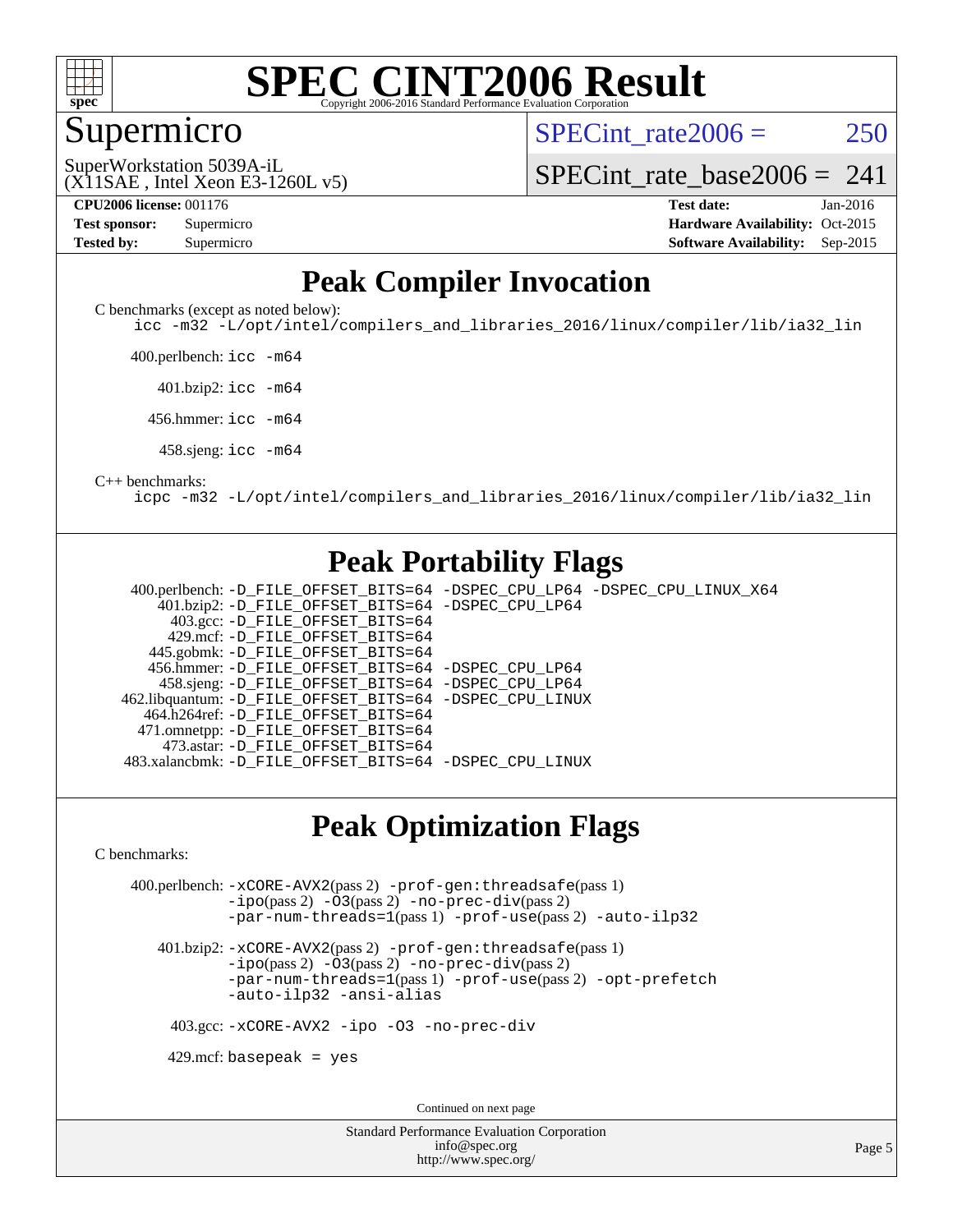

### Supermicro

SPECint rate $2006 = 250$ 

(X11SAE , Intel Xeon E3-1260L v5) SuperWorkstation 5039A-iL

SPECint rate base2006 =  $241$ 

**[CPU2006 license:](http://www.spec.org/auto/cpu2006/Docs/result-fields.html#CPU2006license)** 001176 **[Test date:](http://www.spec.org/auto/cpu2006/Docs/result-fields.html#Testdate)** Jan-2016

| <b>Test sponsor:</b> | Supermicro |
|----------------------|------------|
| <b>Tested by:</b>    | Supermicro |

**[Hardware Availability:](http://www.spec.org/auto/cpu2006/Docs/result-fields.html#HardwareAvailability)** Oct-2015 **[Software Availability:](http://www.spec.org/auto/cpu2006/Docs/result-fields.html#SoftwareAvailability)** Sep-2015

### **[Peak Optimization Flags \(Continued\)](http://www.spec.org/auto/cpu2006/Docs/result-fields.html#PeakOptimizationFlags)**

```
 445.gobmk: -xCORE-AVX2(pass 2) -prof-gen:threadsafe(pass 1)
                -prof-use(pass 2) -par-num-threads=1(pass 1) -ansi-alias
                -opt-mem-layout-trans=3
       456.hmmer: -xCORE-AVX2 -ipo -O3 -no-prec-div -unroll2 -auto-ilp32
        458.sjeng: -xCORE-AVX2(pass 2) -prof-gen:threadsafe(pass 1)
                -i\text{po}(pass 2) -\overline{O}3(pass 2)-no-prec-div(pass 2)
                -par-num-threads=1-prof-use-unroll4
                -auto-ilp32
    462.libquantum: basepeak = yes
      464.h264ref: -xCORE-AVX2(pass 2) -prof-gen:threadsafe(pass 1)
                -ipo(pass 2) -O3(pass 2) -no-prec-div(pass 2)
               -par-num-threads=1(pass 1) -prof-use(pass 2) -unroll2
                -ansi-alias
C++ benchmarks: 
      471.omnetpp: -xCORE-AVX2(pass 2) -prof-gen:threadsafe(pass 1)
               -no-prec-div(pass 2)-par-num-threads=1(pass 1) -prof-use(pass 2) -ansi-alias
                -opt-ra-region-strategy=block -Wl,-z,muldefs
                -L/sh -lsmartheap
         473.astar: basepeak = yes
    483.xalancbmk: basepeak = yes
```
#### **[Peak Other Flags](http://www.spec.org/auto/cpu2006/Docs/result-fields.html#PeakOtherFlags)**

[C benchmarks](http://www.spec.org/auto/cpu2006/Docs/result-fields.html#Cbenchmarks):

403.gcc: [-Dalloca=\\_alloca](http://www.spec.org/cpu2006/results/res2016q1/cpu2006-20160120-38757.flags.html#b403.gcc_peakEXTRA_CFLAGS_Dalloca_be3056838c12de2578596ca5467af7f3)

The flags files that were used to format this result can be browsed at <http://www.spec.org/cpu2006/flags/Intel-ic16.0-official-linux64.html> <http://www.spec.org/cpu2006/flags/Supermicro-Platform-Settings-V1.2-revH.html>

You can also download the XML flags sources by saving the following links: <http://www.spec.org/cpu2006/flags/Intel-ic16.0-official-linux64.xml> <http://www.spec.org/cpu2006/flags/Supermicro-Platform-Settings-V1.2-revH.xml>